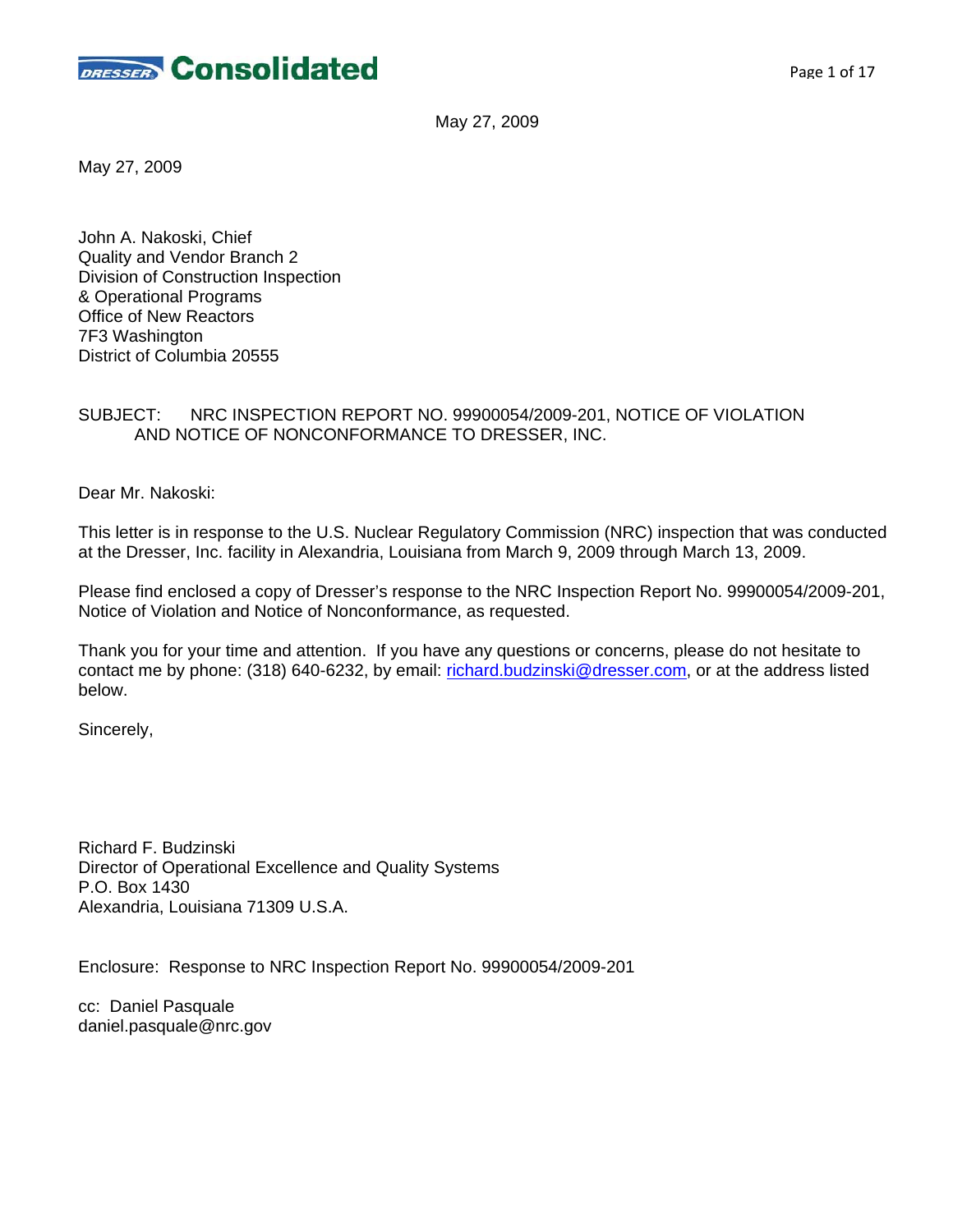

Richard Budzinski, Director Operational Excellence & Quality Systems Dresser, Inc. Alexandria, Louisiana 71309

SUBJECT: Responses to NRC Inspection Report No. 99900054/2009-201 to Dresser, Inc.

## **NOTICES OF VIOLATION**

Four Notices of Violation were identified in the NRC Inspection Report 99900054/2009-201. Dresser, Inc. has reviewed NRC Inspection Report No. 99900054/2009-201, the Notice of Violation, and the Notice of Nonconformance, and submits the following statements to the NRC.

## **Notice of Violation Section A. Violation 99900054/2009-201-01:**

Notice of Violation Section A states, in part, as of March 13, 2009, Dresser failed to adopt appropriate procedures to address 10 CFR Part 21 requirements. Specifically, QCP-031 does not provide for:

- 1. Notification to the director or responsible officer within five working days after completion of evaluation that a basic component fails to comply or contains a defect.
- 2. Measures to inform purchasers or affected licensees within five days of determination that the entity does not have the capability to perform the evaluation.
- 3. Inclusion on the written notification informing the NRC of the reporting entity's name and address, and number and location of all basic components in use at facilities.

## **Reason for the Violation:**

An oversight by Dresser when writing the original document, Quality Control Procedure (QCP)-031, Revision 0, dated 11/13/1998.

## **Corrective Steps that have been taken and the Results Achieved:**

An update to QCP-031 was conducted parallel to the NRC inspection. QCP-031, Revision 1, dated 3/12/2009, Section 11; opening paragraph and paragraph "f" respectively, gives direction on items 1 & 3 above. Section 9, second paragraph, gives direction on item 2 above. All are in accordance with (IAW) 10 CFR Part 21.

## **Corrective Steps that will be taken to avoid Further Violations:**

A detailed review of QCP-031 will be accomplished on an annual basis to verify it is compliant with the current 10 CFR Part 21. An internal audit was performed on 5/8/2009 of Dresser's 10 CFR Part 21 processes with satisfactory results.

## **Date when Full Compliance will be achieved:**

Full compliance was achieved on March 12, 2009.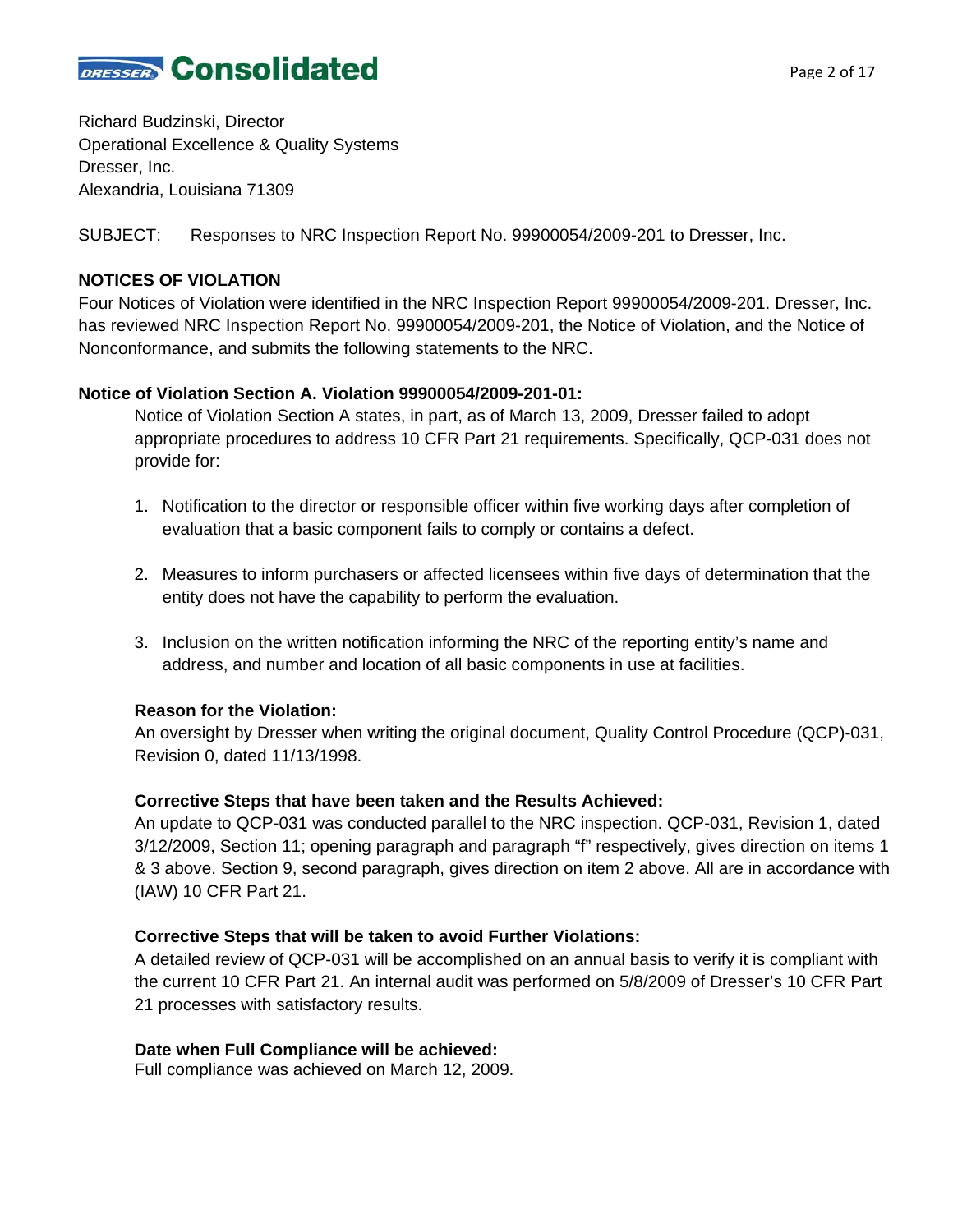

#### **Notice of Violation Section B. Violation 99900054/2009-201-02:**

Notice of Violation Section B states, in part, as of March 13, 2009, Dresser failed to include appropriate requirements in the Quality Systems Manual (QSM) and/or QSP-06 that provide instructions for determining when the requirements of 10 CFR Part 21 are applicability and must be included in Dresser's procurement documents to suppliers on its Approved Nuclear Supplier List.

### **Reason for the Violation:**

Upon additional review of the QSM it was understood that paragraph 4.1.2 included all required references. (e.g. "…and the information on the Purchase Order is obtained from the MCD and includes reference to required drawings, procedures, instructions, Code, etc., including revisions and reference to applicable Supplier Quality Control.")

### **Corrective Steps that will be taken and the Expected Results to be Achieved:**

Dresser's QSM and Quality System Procedure (QSP)-06 will have the requirement added to specify the provisions of 10 CFR Part 21 apply to Dresser Class A and B parts.

### **Corrective Steps that will be taken to avoid Further Violations:**

1) Release revised QSP-06

2) All applicable personnel who will or may reference this section for processing orders will receive training.

3) An internal audit will be scheduled and performed to evaluate the purchasing process.

4) Release revised QSM

#### **Date when Full Compliance will be achieved:**

1) July, 2009 2) July, 2009 3) August, 2009 4) September, 2009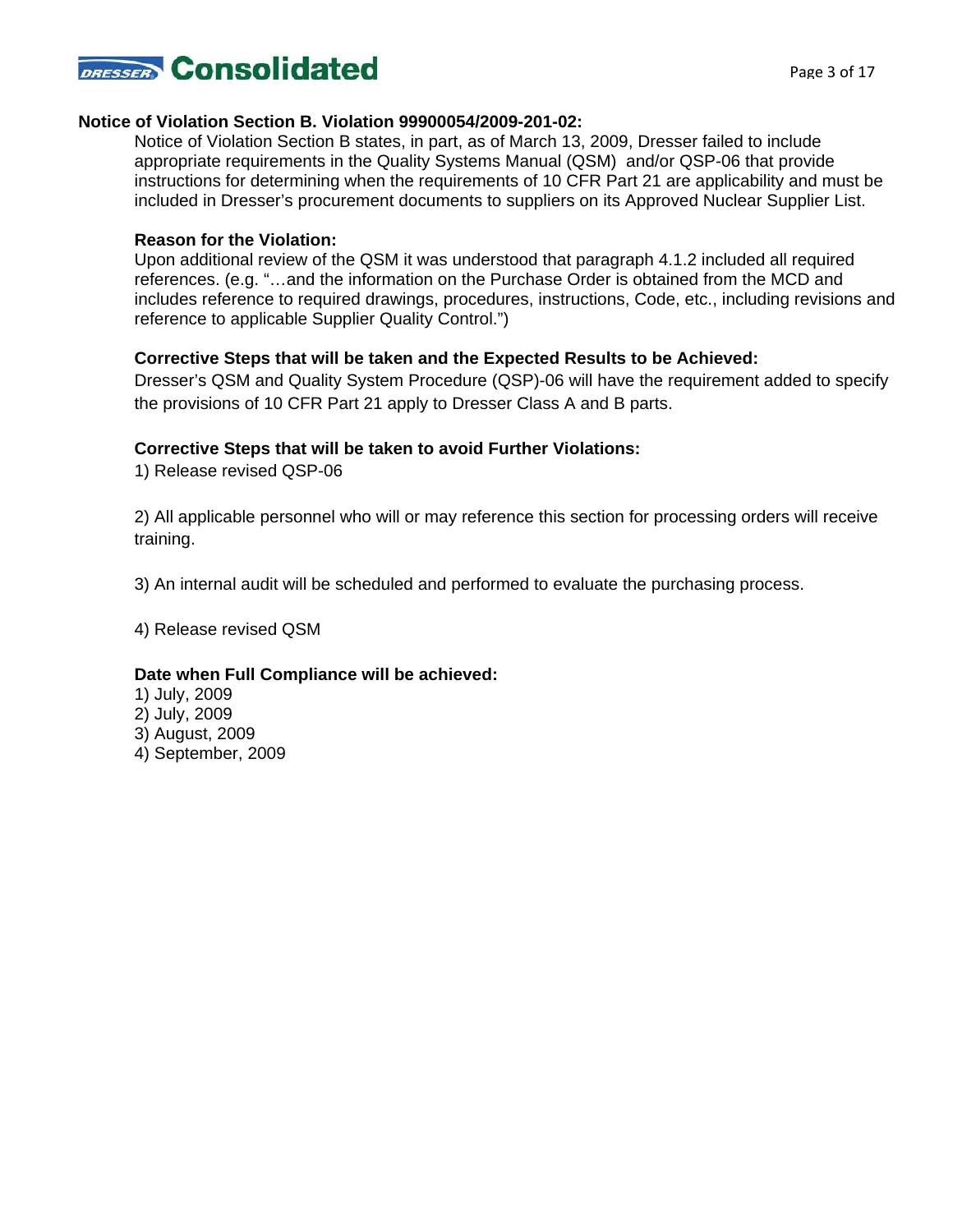

#### **Notice of Violation Section C. 99900054/2009-201-03:**

Notice of Violation Section C states, in part, as of March 13, 2009, Dresser failed to include appropriate requirements in the QSM and/or QSP-06 that provide instructions for determining when the requirements of 10 CFR Part 21 are applicability and must be included in Dresser's procurement documents to suppliers on its Approved Nuclear Supplier List.

The above Notice of Violation statement, eight paragraph of the NRC paper, does not discuss the maintenance and retention of 10 CFR Part 21 records the first seven paragraphs discussed. The following response is coordinated with Dresser, Inc.'s not specifying the required record maintenance that is required 10 CFR Part 21.

#### **Reason for the Violation:**

An oversight by Dresser when writing the original QCP-031, Revision 0.

#### **Corrective Steps that have been taken and the Results Achieved:**

Section 12.0 of QCP-031, Rev. 1 has been updated to include permanent record requirements for all records relating to 10 CFR Part 21. (The paragraph in QCP-031 is as follows: "The assigned Quality Engineer will maintain permanent records of all actions and reports. Paper records will be kept on file in a secure location or in an electronic format that is backed up to provide duplicate records. Duplicate electronic records will be maintained at another site other than the Dresser, Alexandria facility.") Records of all 10 CFR Part 21 investigations/evaluations have been and are maintained permanently in a secure area. New requirements will further improve the maintenance of the records.

#### **Corrective Steps that will be taken to avoid Further Violations:**

1) Dresser will provide formal training to all personnel who are responsible for implementing QCP-031. Individuals will be required to review and document acknowledgement that they understand the revised requirements in QCP-031, Revision 1, dated 3/12/2009.

2) The QSM will be revised to state 10 CFR Part 21 records will be maintained permanently.

#### **Date when Full Compliance will be achieved:**

1) June, 2009 2) September, 2009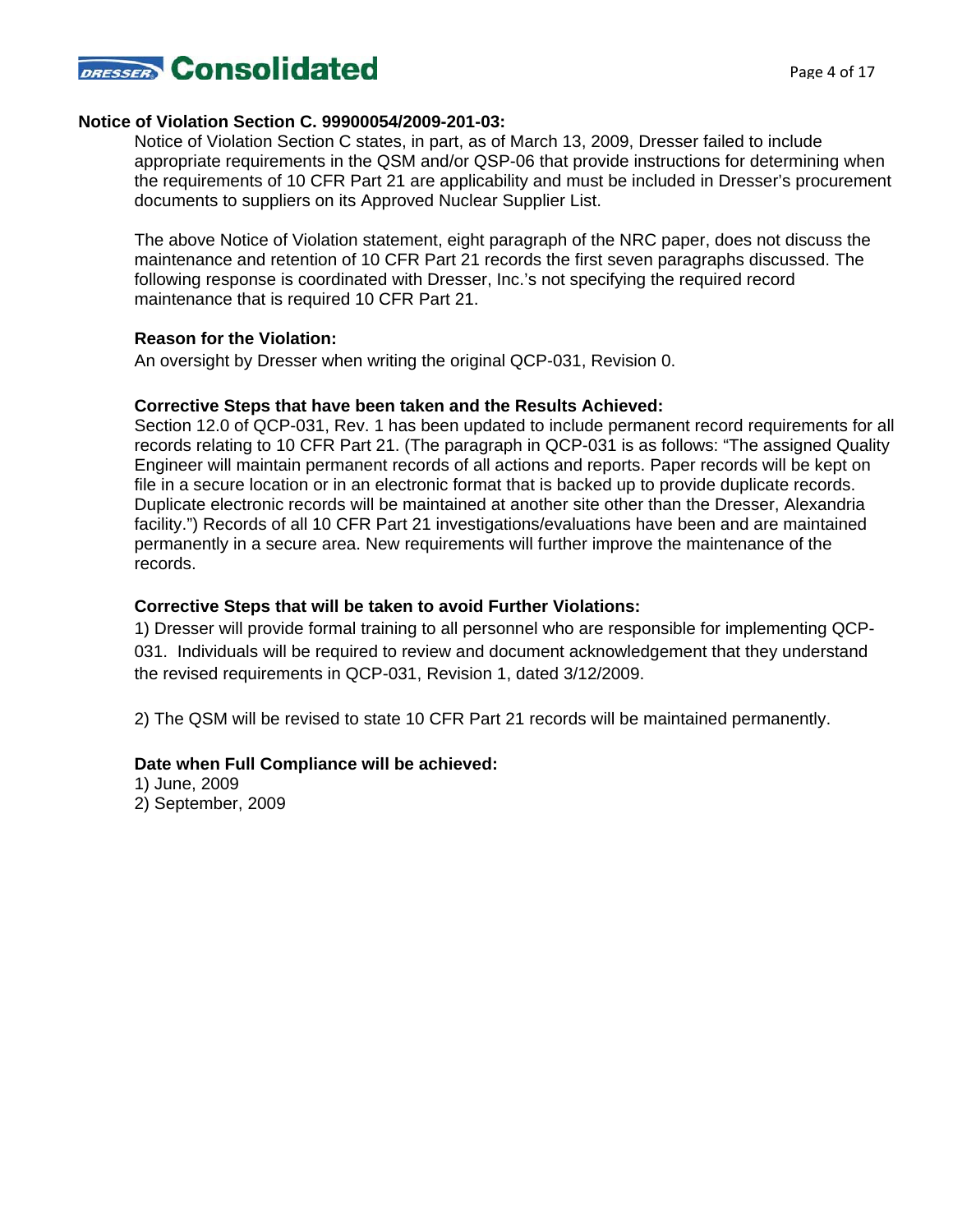

#### **Notice of Violation Section D. Violation 99900054/2009-201-04:**

Notice of Violation Section D states, in part, Dresser failed to complete initial notification to the NRC of Dresser 10 CFR 21 File No. 2007-02 within two days as required by the regulation and the QCP.

#### **Reason for the Violation:**

Dresser personnel failed to follow the time line reporting requirements of 10 CFR Part 21. Dresser procedure QCP-031, Rev. 0 did not include time lines on the "FLOW DIAGRAM FOR COMPLIANCE WITH 10 CFR, PART 21" to illustrate the reporting times.

#### **Corrective Steps that have been taken and the Results Achieved:**

A time line chart has been developed, and added to QCP-031, Rev. 1, showing specific reporting times. The Quality Engineer responsible for record maintenance of 10 CFR Part 21 investigations/evaluations is a part of each investigation/evaluation team and is keeping the investigation team chair informed of the due dates of each investigation/evaluation being conducted.

#### **Corrective Steps that will be taken to avoid Further Violations:**

During the evaluation, the Quality Engineer assigned to maintain records shall follow up directly with the individuals conducting the investigation, to ensure all times required for evaluations and reporting are adhered to as required in QCP-031, Rev. 1.

**Date when Full Compliance will be achieved:** Full compliance was achieved on March 12, 2009.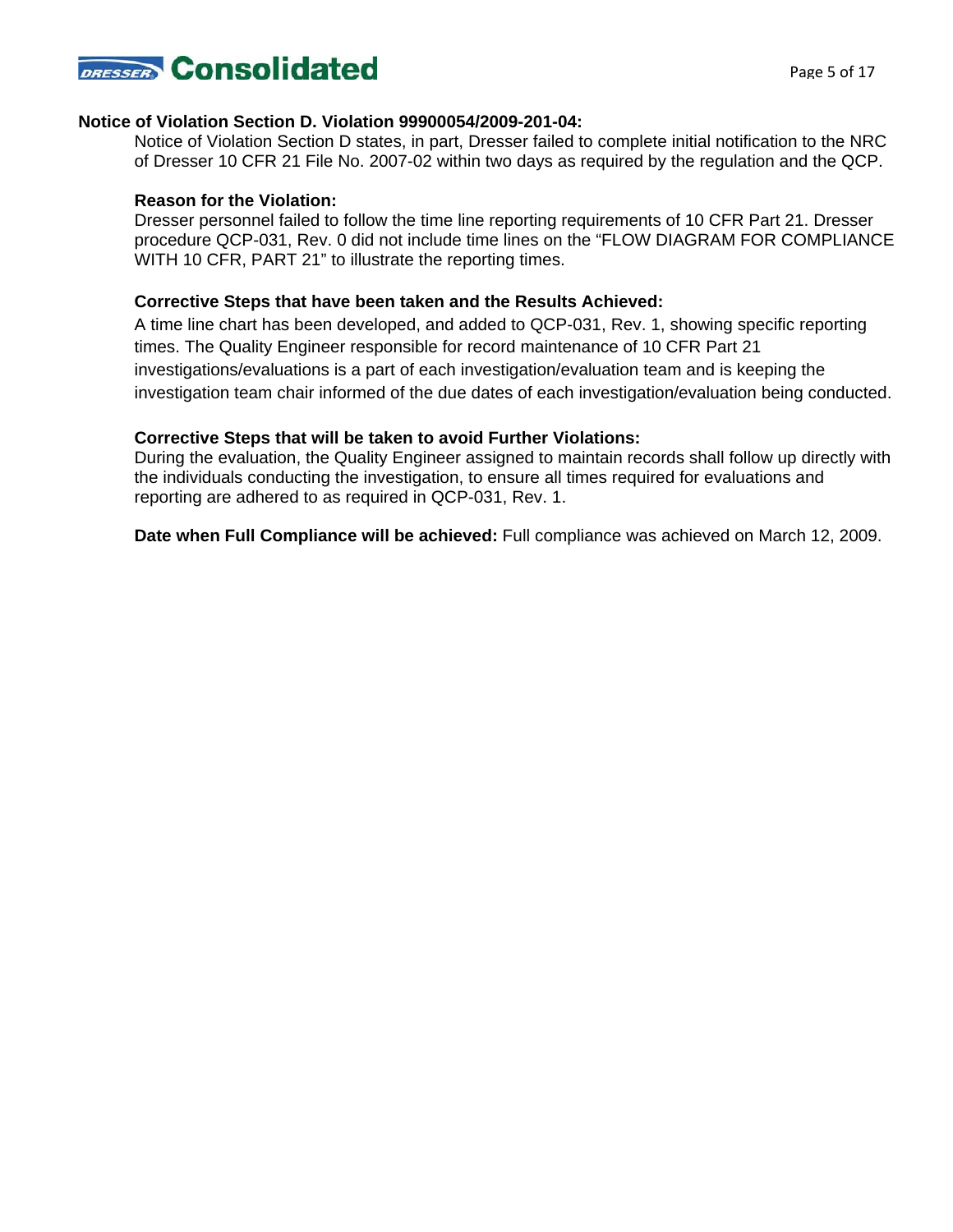

## **NOTICES OF NONCONFORMANCE**

Ten Notices of Nonconformance were identified in the NRC Inspection Report 99900054/2009-201. Dresser, Inc. has reviewed NRC Inspection Report No. 99900054/2009-201, the Notice of Violation, and the Notice of Nonconformance, and submits the following statements to the NRC.

In order to comply with the nonconformance part of this inspection some complete review and Section writes will be required. Due to that being a Dresser specific task, we have provided recommendations for some on this section, and did not answer the specific questions. Otherwise, complete sets of statements have been provided for submittal to the NRC.

#### **Nonconformance 99900054/2009-201-05:**

Notice of Nonconformance Section A states, in part, as of March 13, 2009, Dresser's dedication procedures and practices for dedicating CGIs did not provide reasonable assurance that all commercial grade items received from its suppliers conformed to the applicable specification requirements noted above. Specifically:

1. Dresser's CGI dedication process, as described in QSM, Section 22, is not in conformance with the definitions outlined in Section 21.3 of 10 CFR Part 21. Specifically, Dresser did not include the correct definition for "Commercial Grade item" nor did it include any definition for "Basic Component," "Critical Characteristics," "Dedicating Entity," or "Dedication."

2. The Dresser QSM and Engineering Guideline (EG)-037, "Quality Classification of Parts, Nuclear Pressure Relief Valves," defined a Quality Class C component as: Quality Class C – "Essential items, non pressure boundary that are outside the scope of the Code. These items are essential to the safety-related function of the valve. Items are safety-related. These are commercial grade items." This Quality Class C definition does not meet the definition of a basic component, as defined in 10 CFR 21.3. Quality Class C CGIs must satisfy the "dedication" process before the items become basic components in safety-related valves.

3. In accordance with QSM, Section 21.0, Step 21.2.3, and Tier 2 Engineering Instructions (e.g., EG-037, EG-059, and EG-490) did not provide the technical evaluation process for identifying the critical characteristics of CGIs dedicated as basic components in safety-related valves.

4. In accordance with the Dresser QSM, Tier 2 Engineering Instructions (e.g., EG-037, EG-059, and EG-490) did not provide procedural guidance to identify CGIs dedicated as basic components in safety-related valves, CGI critical characteristics, or the list of CGIs and their critical characteristics in Tier 3 Master Control Documents for items dedicated as basic components in safety-related valves.

5. The Dresser QSM and EG-368, "Reconciliation for Replacement Parts," did not address like-forlike replacement or equivalency evaluations for CGI replacement parts dedicated as basic components in safety-related valves.

6. The Dresser QSM and EG-368, "Reconciliation for Replacement Parts," did not address the seismic critical characteristics (e.g., dimensions, weight of the part, and seismic dynamic loading analysis of replacement parts) for CGIs dedicated as basic component in safety-related valves.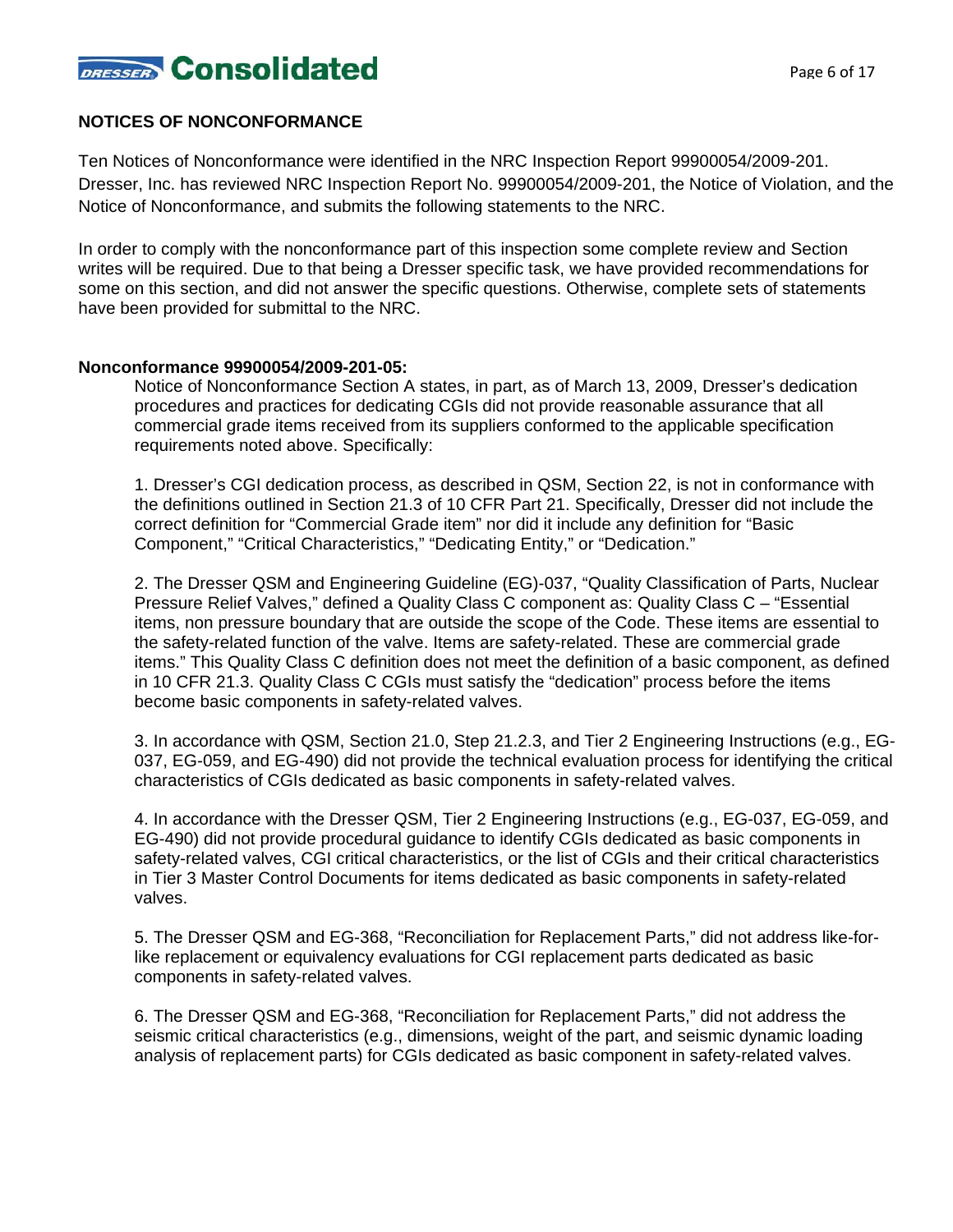# DRESSER Consolidated

## **Reason for the Noncompliance:**

There has been an evolving strategy to enhance the Commercial Grade Dedication Process between the NRC and NUPIC. The enhancements have primarily come about via EPRI documents such as EPRI 5652. Dresser has been disconnected from that process. Dresser, Inc.'s Commercial Dedication process was more static than the approach by NRC / NUPIC.

## **Corrective Steps that have been taken and the Results Achieved:**

Dresser has retained services of a retired NUPIC auditor who has revised the documents listed below and made recommendations for changes. We are in the process of reviewing those recommendations and finalizing the documents listed below for release;

- EG-037
- EG-059
- EG-490
- EG-368
- QSM

Dresser has released two documents that deal with topics relevant to the Commercial Grade Dedication Process. These deal with accountability by suppliers in the areas of; self-reporting of potential safety issues and/or any product anomalies, ruling out supplier acceptance of concessions (deviations) on Dressers behalf, control of Special Processes, and imposing PPAP 4<sup>th</sup> edition (www.aiag.org).

Dresser has made available to suppliers our procedure for compliance to 10CFR Part 21 (QCP-031) with applicable timelines.

## **Corrective Steps that will be taken to avoid noncompliances:**

1) Release updated EG's

2) Release new version of QSM

3) Dresser, Inc. plans to reconnect to the NUPIC & NRC approach. Dresser will be attending the NUPIC / NRC Conference in June, 2009.

4) Use Advanced Product Quality Planning (APQP) approach: Failure Mode and Effects Analysis (Design & Process FMEA), Control Plans, Detailed Work Instructions, and Workmanship Standards.

5) Dresser, Inc. is in the process of implementing a web based Quality Documentation System (CEBOS, Ltd./ MQ1).

## **Date when corrective action will be completed:**

- 1) July, 2009
- 2) Sept, 2009
- 3) June  $17^{th}$  &  $18^{th}$
- 4) December, 2009
- 5) December, 2009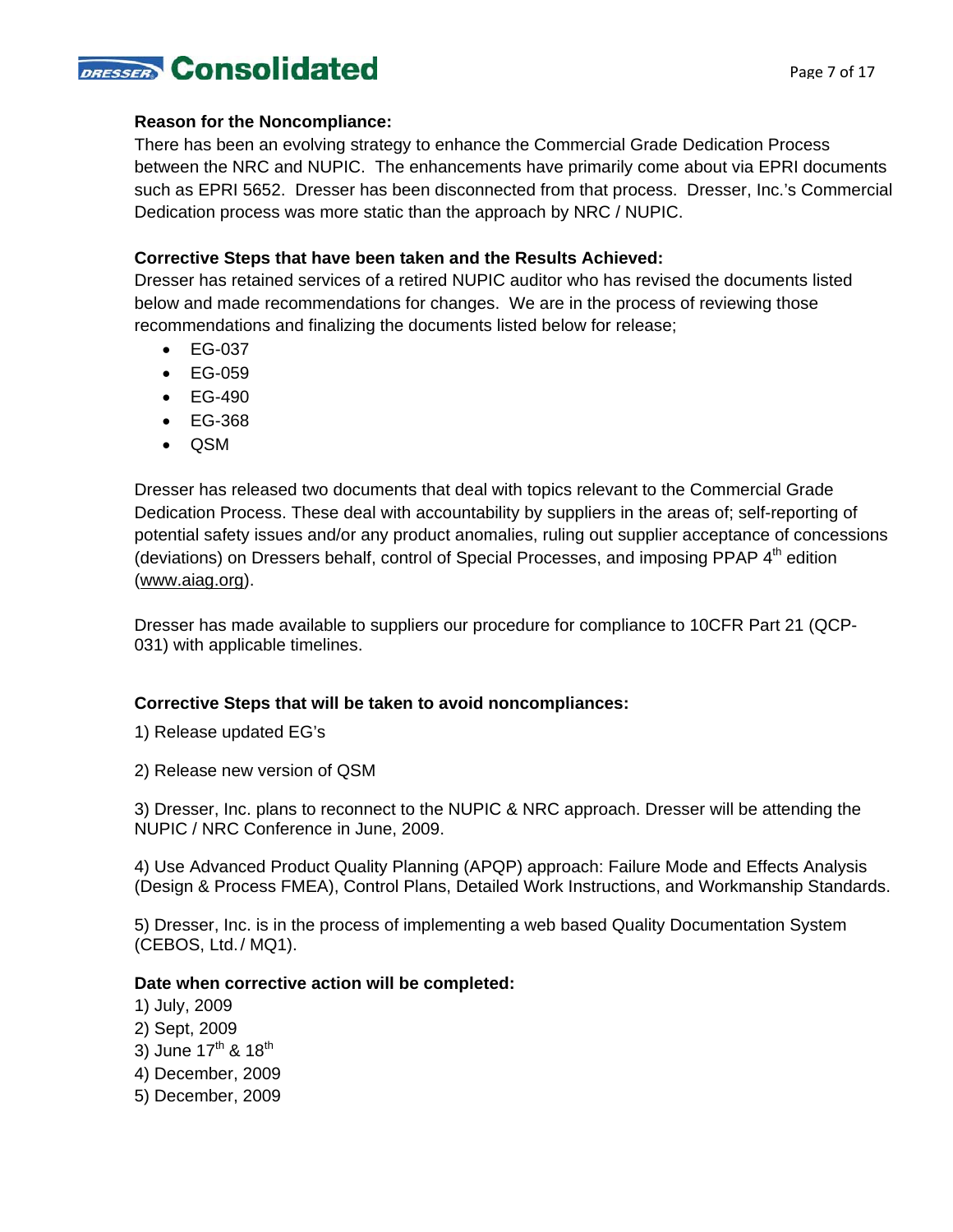

#### **Nonconformance 99900054/2009-201-06:**

Notice of Nonconformance Section B states, in part, as of March 13, 2009, Dresser did not include the dynamic valve discharge actuation load in the Dresser design report as required by design specifications for a North Anna pressurizer safety valve (PSV).

## **Reason for the Noncompliance:**

During an inspection of Dresser's quality management system by the Nuclear Regulatory Commission, it was noted that the Design Report for Dominion's North Anna nuclear plant did not clearly identify the origin of the reaction force used in the analysis. Specifically, question was raised regarding whether or not the loading considered on the pressurizer safety valve included the transient condition of water "slug" flow from the water loop seal prior to the steady-state steam flowing condition. The reaction force value used for the Design Report was based on the value specified on the original equipment drawings. Transient & steady-state loading on the outlet flange of the valve was not provided in the Design Specification for the new equipment. Dresser contract review failed to identify and request the missing information.

### **Corrective Steps that have been taken and the Results Achieved:**

In order to determine whether the transient condition of water "slug" flow from the loop seals had been considered, Dresser contacted Dominion engineering. Dominion was able to provide a summary of all steady-state and transient loads acting on the valve outlet for the normal, upset & emergency conditions. Water "slug" flow was included in the loading information provided by Dominion. As a result, a complete design analysis of the Pressurizer safety valve outlet was conducted and documented in Addendum 1 of the Design Report. The analysis indicates that the valve outlet is suitable for the specified loads. This report was submitted to Dominion for review and acceptance.

Additionally, effective May 5, 2009, Dresser applications engineering checklist AE901-09B, Revision 5, which is used for reviewing nuclear contract requirements, has been updated to included an action for the engineer to check steady-state and transient piping loads during the review process.

## **Corrective Steps that will be taken to avoid noncompliances:**

None required

#### **Date when corrective action will be completed:**

Full compliance achieved May 7, 2009 as per above details.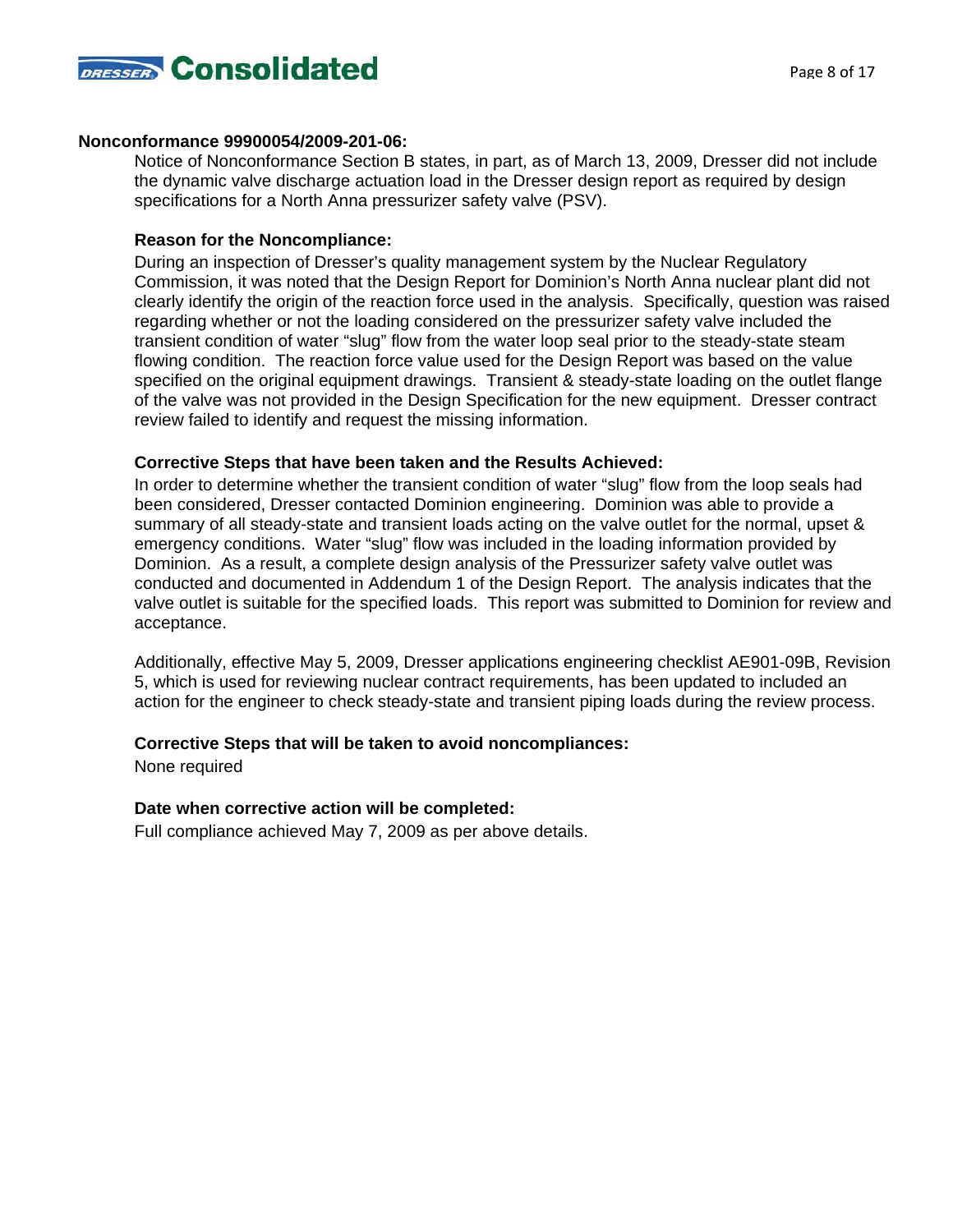

#### **Nonconformance 99900054/2009-201-07:**

Notice of Nonconformance Section C states, in part, as of March 13, 2009, Dresser QSM and QSP-06 do not include adequate instructions to include the appropriate quality assurance (QA) requirements in Dresser's procurement documents to suppliers on its Approved Nuclear Supplier List (ANSL). Neither the QSM nor QSP-06 includes a requirement to include a statement in Dresser's purchase documents to suppliers on the ANSL that it shall have a QA program that meets Appendix B requirements. As a result of Dresser's inadequate QA program documents, Dresser failed to include a requirement in its procurements documents to suppliers on the ANSL to have a program that meets the requirements of Appendix B.

### **Reason for the Noncompliance:**

Assumption that 10 CFR Part 50, Appendix B was being complied with when the supplier quality program was in accordance with ASME B&PV Code Section III, NCA-3800. An oversight when writing the original Quality System requirements.

### **Corrective Steps that have been taken and the Results Achieved:**

Quality Control Program Requirements (QCPR) -1 will be updated to add 10 CFR Part 50, Appendix B to the requirements of supplier's quality programs. Suppliers will need to determine that their quality programs comply with these requirements.

Dresser has reviewed ASME B&PV Code Section III, NCA-3800 against 10 CFR Part 50, Appendix B and determined differences that need to be addressed with suppliers.

### **Corrective Steps that will be taken to avoid noncompliances:**

1) The addition of 10 CFR Part 50, Appendix B to the requirements of supplier's quality programs through the application of QCPR-1, updated as indicated above will ensure the quality program requirements are passed down to suppliers as required.

2) Dresser will issue a Quality Alert (survey) to the appropriate suppliers requesting them to provide a statement showing they are in compliance with the requirements of 10CFR Part 50, Appendix B.

3) Follow up with suppliers to ensure they have answered the survey.

4) Update Audit Checklist to ensure that we have incorporated 10CFR Part 50, Appendix B.

#### **Date when corrective action will be completed:**

1) June, 2009 2) June, 2009 3) September, 2009 4) July, 2009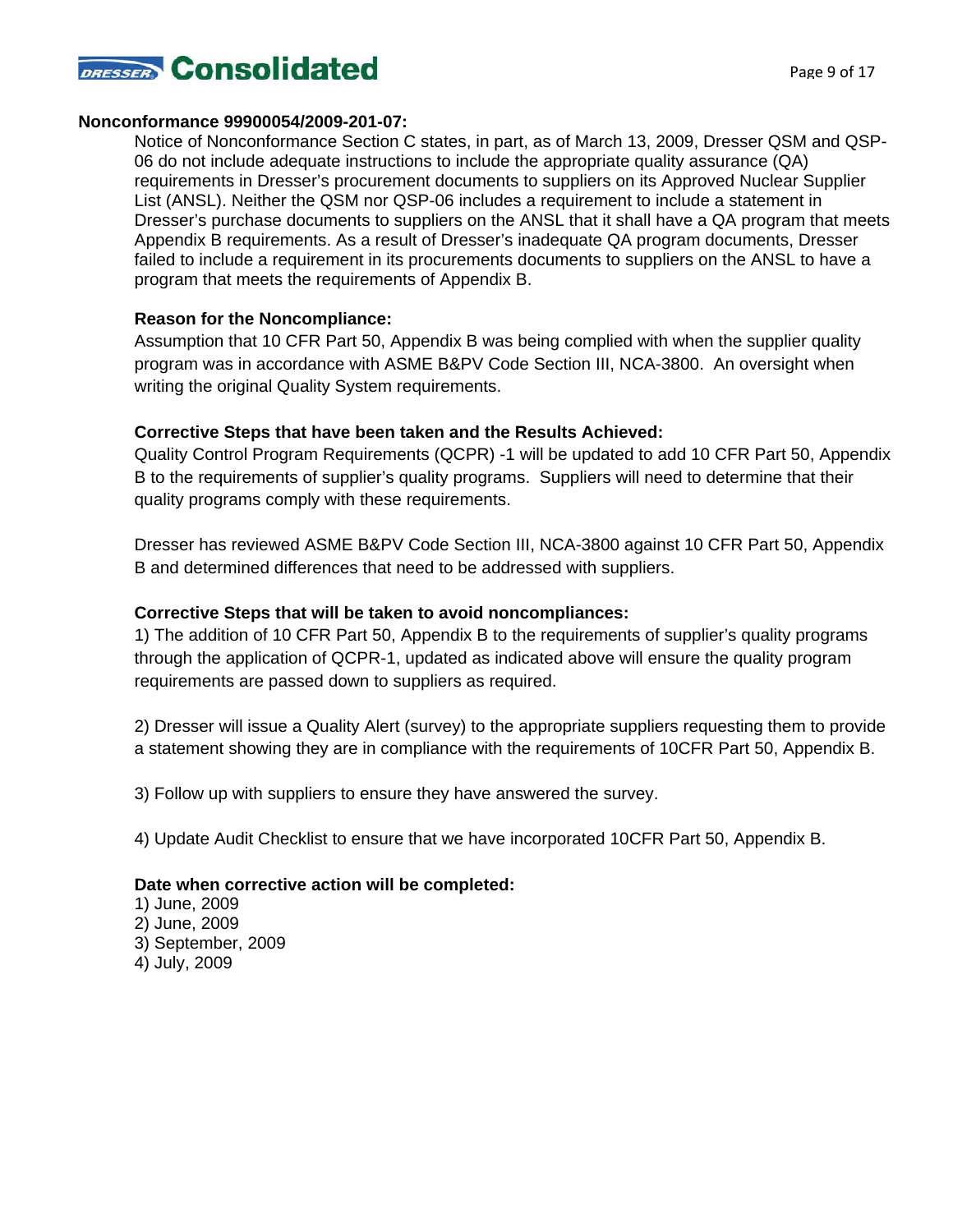

#### **Nonconformance 99900054/2009-201-08:**

Notice of Nonconformance Section D states, in part, Three (3) Dresser NCRs, 120581, 121238 and 121305 related to the Dresser 2007 supplier audit of American Foundry Group (AFG) were not contained within Dresser's supplier files for AFG.

#### **Reason for the Noncompliance:**

The Dresser Auditor did not follow up the NCR's after the supplier audit was completed until the NCR's were closed and copies were placed into the supplier file for record.

#### **Corrective Steps that have been taken and the Results Achieved:**

The supplier file and audit report were reviewed to verify the NCR numbers. The NCR's were reviewed at Dresser and found closed. Copies have been placed into the supplier's file in the Quality Assurance Department.

Dresser audit NCR's are being forwarded to QRB Chair Person for follow up until they are closed and copies filed with the supplier's audit records in the Quality Assurance Department.

#### **Corrective Steps that will be taken to avoid noncompliances:**

None required

**Date when corrective action will be completed:** 

June 30, 2009.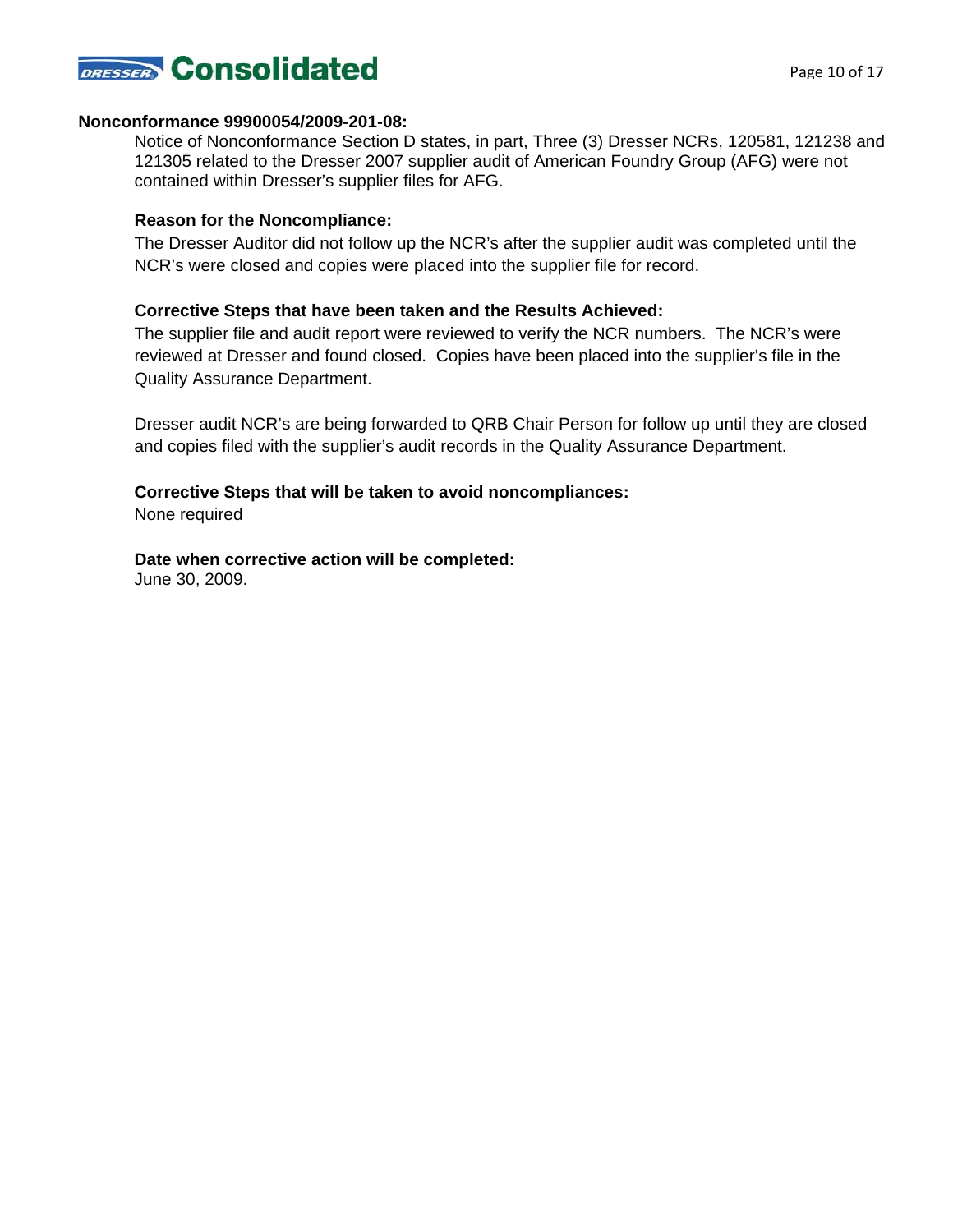

#### **Nonconformance 99900054/2009-201-09:**

Notice of Nonconformance Section E states, in part, Dresser's calibration procedure CAL-009, Section 5.0 states that working test gages (digital & dial type) used for hydrostatic testing will be accurate to +/- 0.1% of range with a Dead Weight Tester or accurate to +/- 0.5% of range with a Test Gauge. For a 0-20,000 psi test gauge the resultant accuracy would be +/- 20 psi when using a Dead Weight Tester and +/- 100 psi when using a Test Gauge. Per the 2007 ASME Code Section III, Division 1 – NB-6400 the maximum combined error allowed would be  $+/- 7.5$  psi for a hydrostatic test being conducted at 750 psi, and +/- 37.5 psi for a hydrostatic test being conducted at 3750 psi. Therefore, during the hydrostatic test conducted at 750 psi when using a 0-20,000 psi pressure gauge the lowest (best) possible combined error per the ASME Code would be +/- 20 psi, which is in excess of that allowed by the ASME Code. With a hydrostatic test conducted at 3750 psi while using the 0-20,000 psi pressure gauge the highest possible combined error would be +/- 100 psi, which would be in excess allowed by the ASME Code if a Test Gauge were used for instrument calibration. This issue is identified as an example of Dresser failing to perform testing in accordance with the requirements defined in ASME Section III.

### **Reason for the Noncompliance:**

 Dresser's procedure for calibration (CAL-009) was not in compliance with ASME Section III, NB- 6400.

## **Corrective Steps that have been taken and the Results Achieved: Technical Evaluation**

 An evaluation of Dresser pressure testing practices has been performed. Based on this review, the following information was obtained:

- Test pressures are based on 1.5 times the maximum design of the valve being supplied, while the actual set pressure for the project may be substantially lower. The value is then rounded up to the nearest 25 psig increment for conservatism & standardization.
- An additional 6% is added to this value for determining the maximum test pressure. The component is then tested to a pressure within this calculated range.
- The test pressure range used by Dresser, which is calculated by maximum design pressure for the component, matches or exceeds the requirements for testing in ASME Section III NB-3531.2(f) "1.5 times the set pressure marked on the valve".

## **Dresser Pressure Gauge Evaluation**

- Dresser Quality Control Department performed a "look-across" of all applicable digital pressure gauges used for hydrostatic testing
- Review procedure from IE and QC for controlling test to acquire variable data. A 0 to 5000 psi master gauge was calibrated to 0.0% error and (5) random digital gauges were tested simultaneously.
- Determine the error percentage by performing comparative testing on random gauges against a master gauge calibrated to 0% error. Pressure readings were recorded for the comparative testing between the master and digital gauge and used to determine error percentage which was less than .001% for the digital gauges.
- The Calibration Certification Reports for gauge #8050635 shows that actual gauge calibration error at 0.005% as opposed to 0.1% cited in the Finding.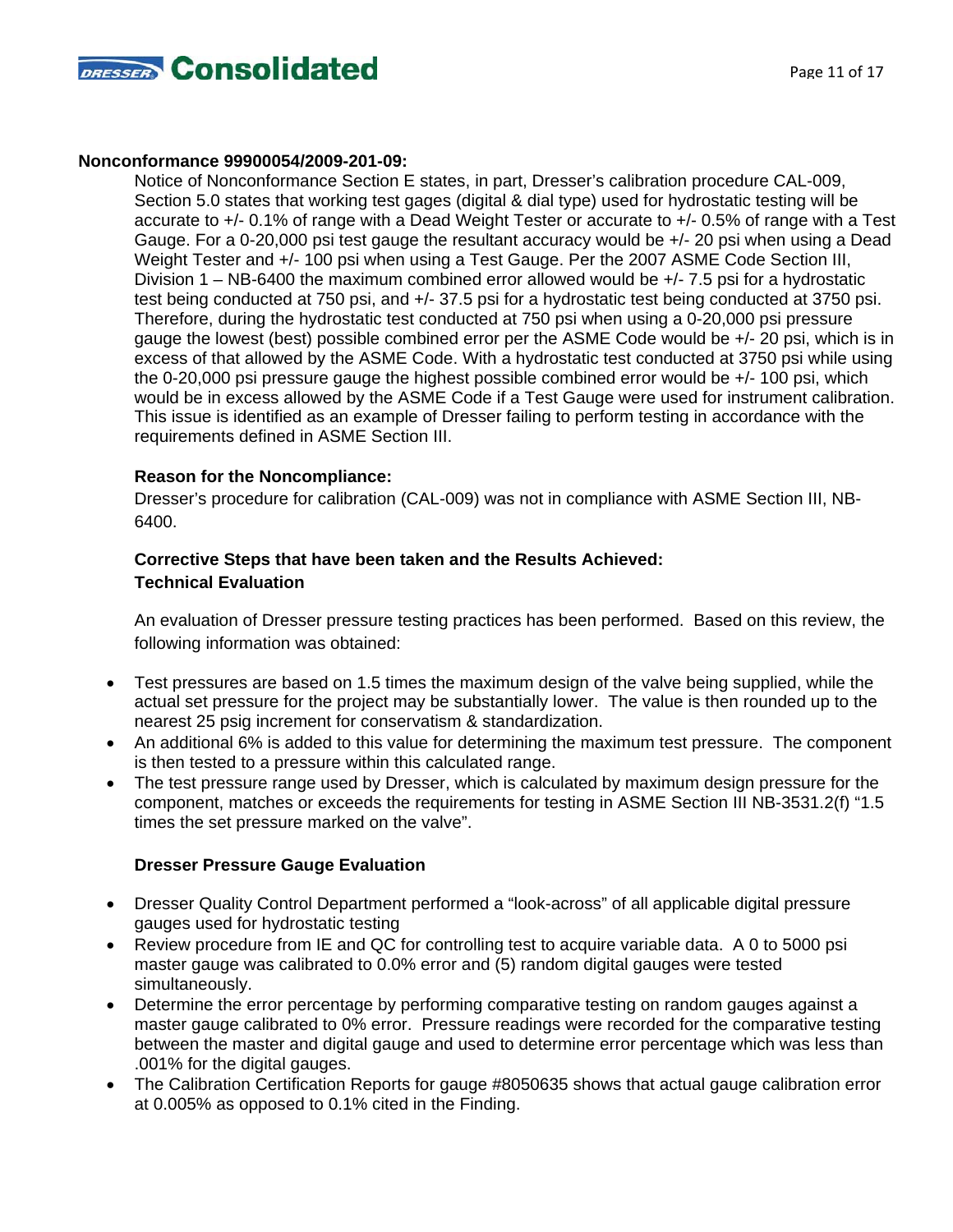

## **Corrective Steps that will be taken to avoid noncompliances:**

1) Dresser, Inc. will document the above mentioned calibration process and develop a Work Instruction in accordance with the ASME Code requirements. The requirements for records will be included.

2) Release revised version of CAL-009

### **Date when corrective action will be completed:**

1) July, 2009 2) July, 2009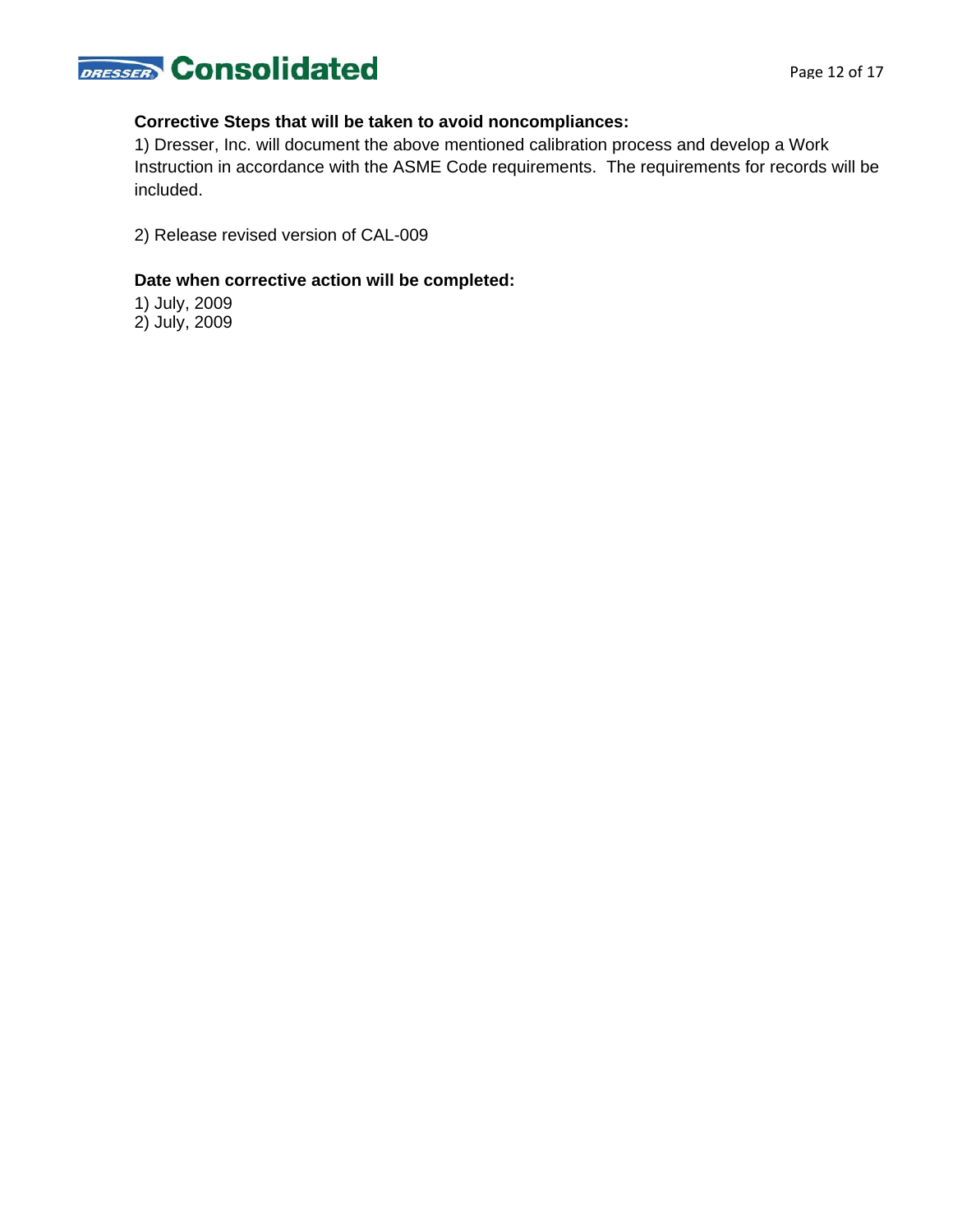

#### **Nonconformance 99900054/2009-201-10a:**

Notice of Nonconformance Section F 1 states, in part, The NRC inspectors witnessed numerous examples of where austenitic stainless steel and nickel-base alloy materials (i.e. bar stock) were in direct contact with carbon steel racks and tables while this corrosion resistant material was being maintained in storage. Also, there was corrosion resistant material bar stock in direct contact with carbon steel and other low alloy steel bar stock. Dresser does not have a procedure defining how to properly store corrosion resistant steel materials to prevent them from deterioration due to contamination by contact with carbon steel or other low alloy steel materials.

#### **Reason for the Noncompliance:**

Material handling practices in storage area were not detailed or well documented.

#### **Corrective Steps that have been taken and the Results Achieved:**

Dresser, Inc. has installed Teflon sleeving over the storage racks / shelves.

Dresser, Inc. has issued a Quality Alert (Issued 05/08/09) to notify individuals of prohibited practices.

Dresser, Inc. has developed Work Instructions for proper storage practices (05/08/09)

Note: Dresser, Inc. had previously developed and deployed a work instruction (CL012, Revision 11, dated 03/10/04) which specifies the work in Quality Assurance requirements for the cleaning of valves and valve components and for the control of their cleanliness.

#### **Corrective Steps that will be taken to avoid noncompliances:**

1) Release new Work Instruction for proper storage and these instructions will act as a training aid.

2) Dresser will provide training for all applicable personnel.

3) Dresser, Inc. is in the process of incorporating the handling of parts containing stainless steel into the Six Sigma Black Belt Project that is underway and addressing part protection and packaging issues.

#### **Date when corrective action will be completed:**

1) June, 2009 2) June, 2009 3) September, 2009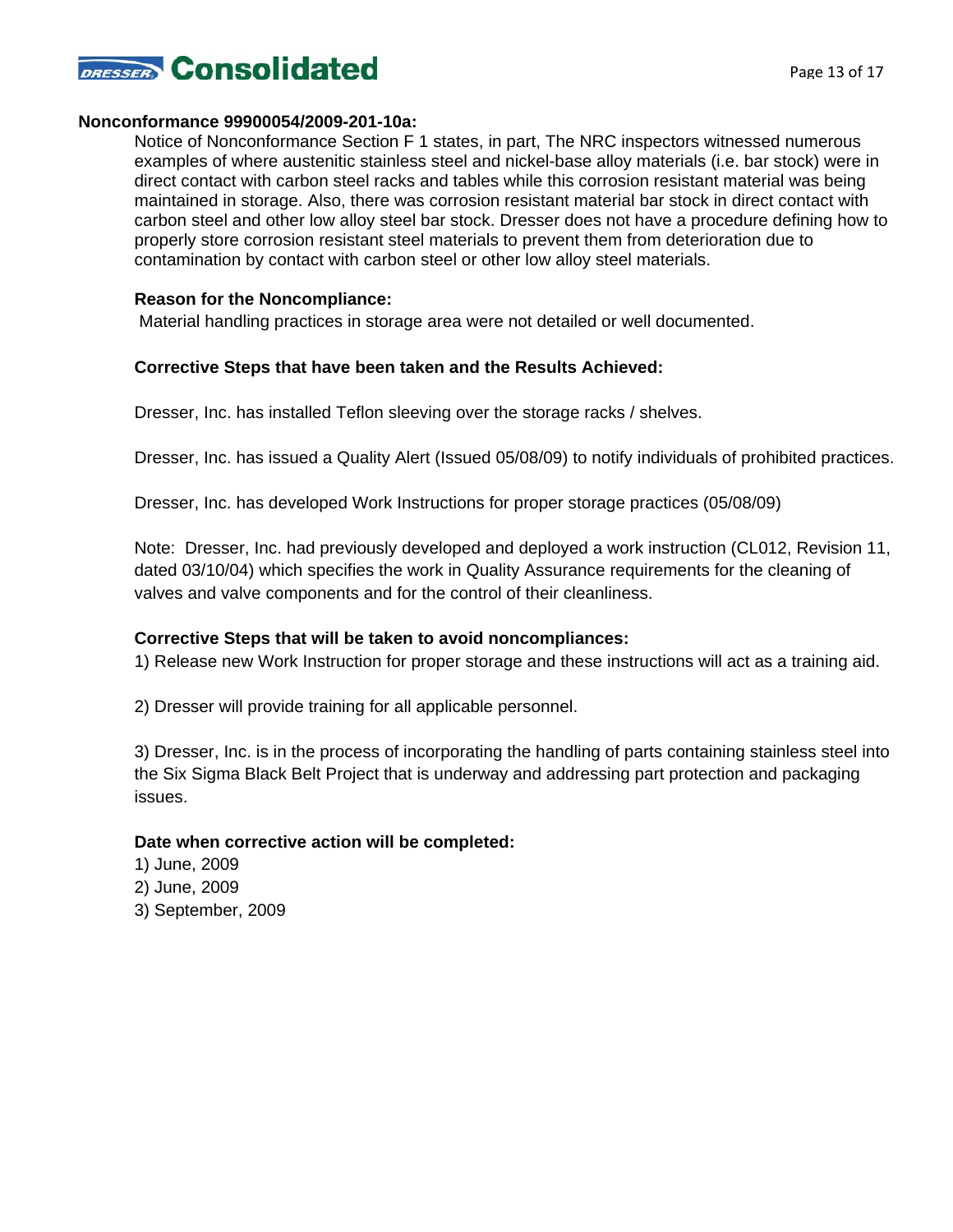

#### **Nonconformance 99900054/2009-201-10b:**

Notice of Nonconformance Section F 2 states, in part, The NRC inspectors also noted that masking tape was widely used on austenitic stainless steel and nickel-base alloy materials while it was in storage. In addition, Dresser separates stored materials by using cardboard material as an isolating material between the stainless steel stored material and carbon steel storage racks/tables.

### **Reason for the Noncompliance:**

Material handling practices in storage area were not detailed or well documented.

### **Corrective Steps that have been taken and the Results Achieved:**

Dresser, Inc. has installed Teflon sleeving over the storage racks / shelves.

Dresser, Inc. has issued a Quality Alert (Issued 05/08/09) to notify individuals of prohibited practices.

Dresser, Inc. has developed Work Instructions for proper storage practices (05/08/09)

Note: Dresser, Inc. had previously developed and deployed a work instruction (CL012, Revision 11, dated 03/10/04) which specifies the work in Quality Assurance requirements for the cleaning of valves and valve components and for the control of their cleanliness.

### **Corrective Steps that will be taken to avoid noncompliances:**

1) Release new Work Instruction for proper storage and these instructions will act as a training aid.

2) Dresser will provide training for all applicable personnel.

3) Dresser, Inc. is in the process of incorporating the handling of parts containing stainless steel into the Six Sigma Black Belt Project that is underway and addressing part protection and packaging issues.

## **Date when corrective action will be completed:**

- 1) June, 2009
- 2) June, 2009
- 3) September, 2009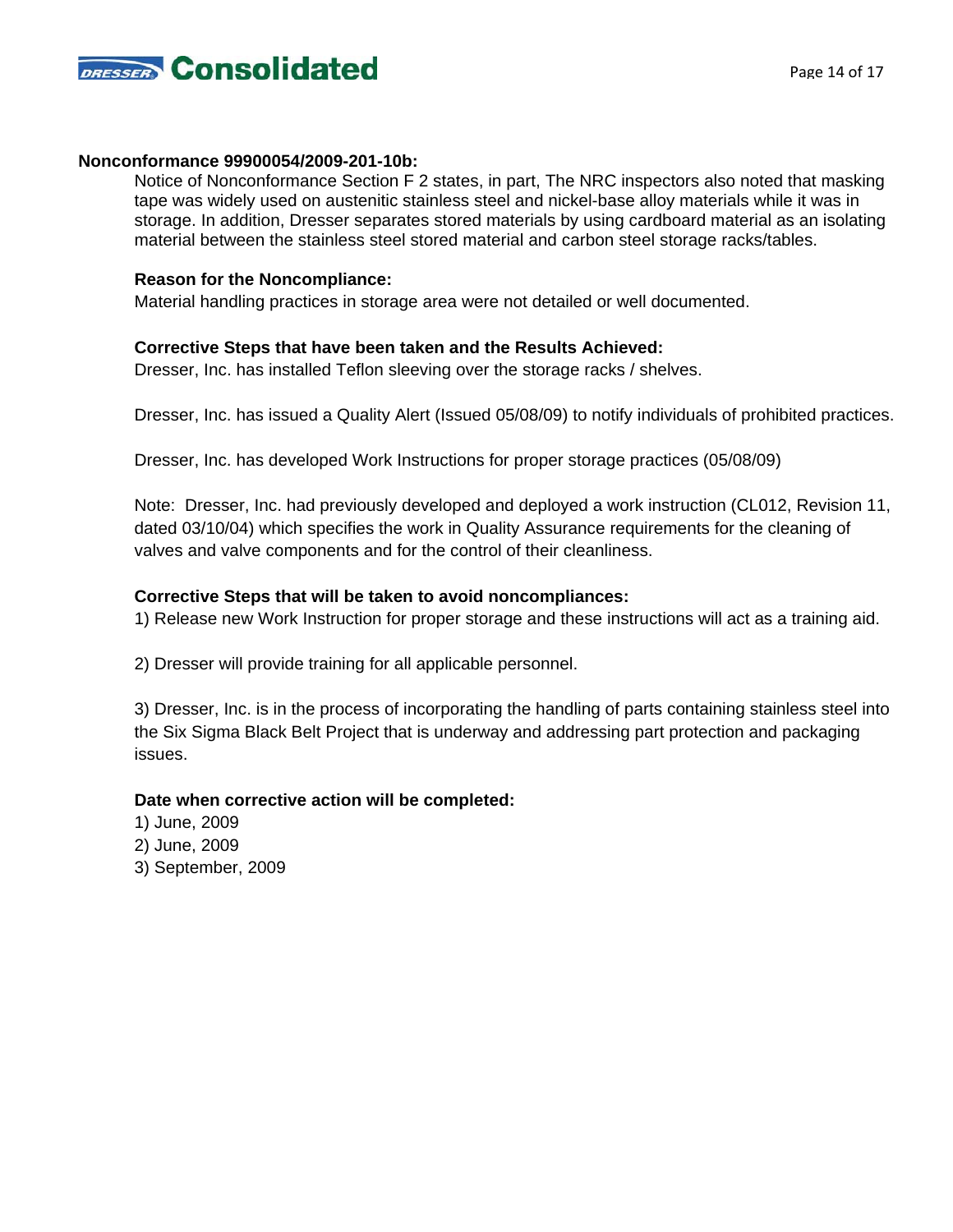

#### **Nonconformance 99900054/2009-201-11:**

Notice of Nonconformance Section G states, in part, The NRC inspectors noted multiple examples where Supplier Audit Assessment Checklists, completed by Dresser Lead Auditors, were improperly and inconsistently filled out. Dresser procedure QSP-17 was missing guidance on how to complete the Supplier Audit Assessment Checklist form correctly and specifically what information needed to be provided.

#### **Reason for the Noncompliance:**

The previous Supplier Audit Assessment Checklist was not well structured to encourage consistency and left various fields open for interpretation.

#### **Corrective Steps that have been taken and the Results Achieved:**

Dresser, Inc. has already converted the Supplier Audit Assessment Checklist from Microsoft<sup>®</sup> Word to Microsoft<sup>®</sup> Excel to make it easier to restrict input information and keep the data input from being inconsistent and to limit free style entries. This update was effective 5/21/09.

#### **Corrective Steps that will be taken to avoid noncompliances:**

1) Dresser, Inc. will be generating Work Instructions for the completion of the Audit Checklist and these instructions will act as a training aid.

2) Dresser, Inc. is in the process of implementing a web based Quality Documentation System (CEBOS, Ltd. / MQ1).

#### **Date when corrective action will be completed:**

- 1) July, 2009
- 2) December, 2009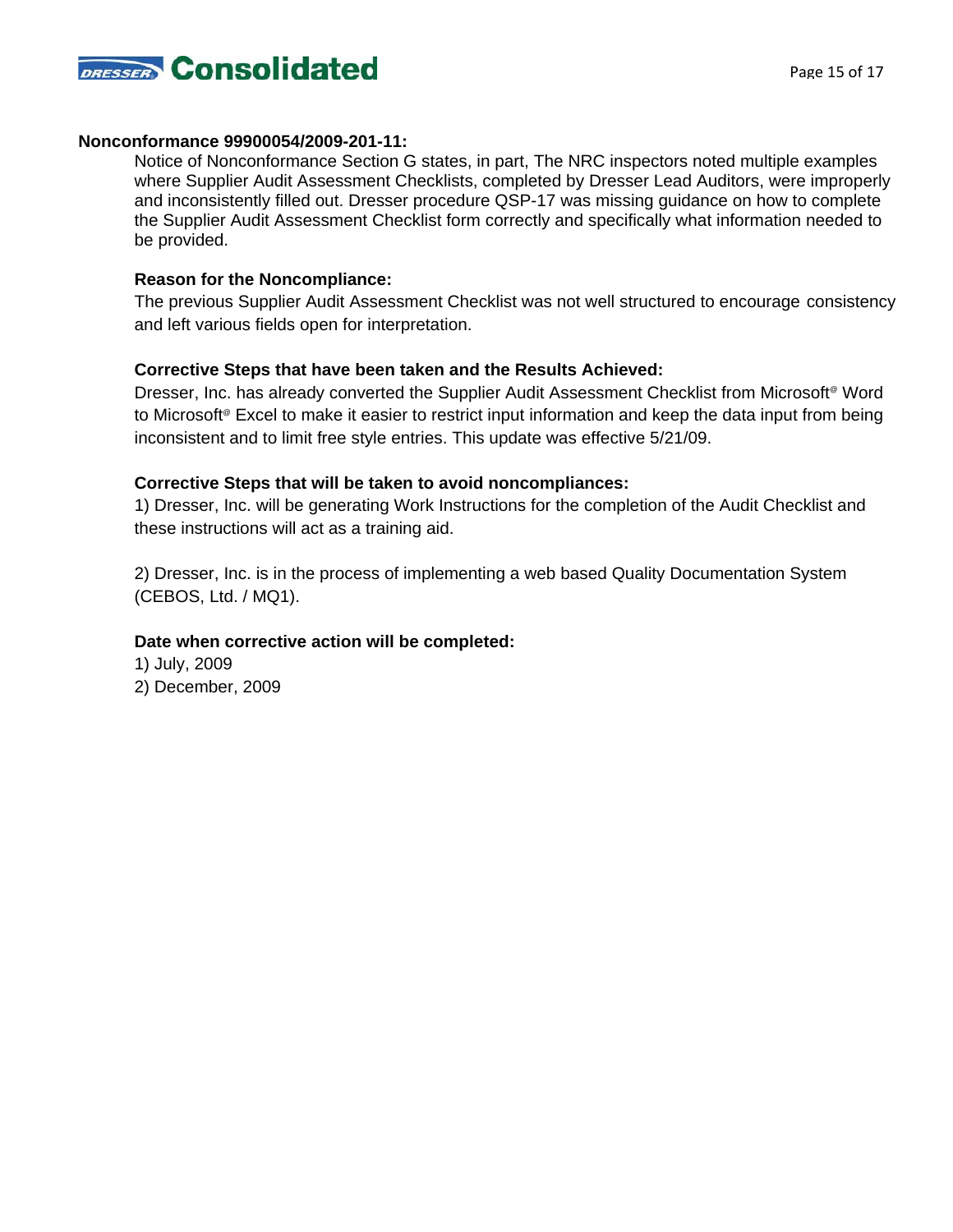

#### **Nonconformance 99900054/2009-201-12:**

Notice of Nonconformance Section H states, in part, Notice of Nonconformance Section H states, in part, As of March 13, 2009, Dresser failed to provide adequate and consistent procedural guidance for interfaces among Dresser's 10 CFR Part 21 evaluation process, corrective and preventive action program, control of nonconforming items process, and repair/replacement activities processes. Specifically:

1. QSP-14 does not include an interface with Dresser's 10 CFR Part 21 reporting process that is described in QCP-031.

2. QSP-14 does not reflect Dresser's current process for corrective action reporting, nor is the process integrated adequately with the control of nonconforming items process described in QSP-13 and the repair/replacement activities process described in QSM Section 19.0, as necessary. 3. QSP-13, Form AE901-05 and Form 250-2101 address nonconformance reporting, but the processes are not integrated, do not provide consistent guidance, and do not provide adequate interface with Dresser's 10 CFR Part 21 reporting process that is described in QCP-031.

#### **Reason for the Noncompliance:**

The Nonconforming Material Report (NCR), Material Review Board (MRB), and Quality Review Board (QRB), internal audit findings, supplier audit findings, and customer complaints were all in place and operating independently, however; they were not interconnected.

#### **Corrective Steps that have been taken and the Results Achieved:**

An update to QCP-031 was conducted parallel to the NRC inspection. QCP-031, Revision 1, dated 3/12/2009, Section 10.0, Corrective Action was updated to require reference to and from the 10 CFR Part 21 file and the Corrective Action documents.

QSP-14, Revision 5, dated 03/11/09 was updated to reflect the references to 10CFR Part 21.

The QRB Chair Person monitors the MRB and NCR results for possible 10CFR Part 21 issues. The following nonconforming reports are routed through the QRB Chair Person:

- a) Internal / External Corrective Actions
- b) Supplier Audits
- c) Internal / External Audits
- d) Nonconforming material reports from the MRB
- e) Misc. Shop Issues
- f) Customer Complaints

The QRB Chair Person issues CARS into the Effective Problem Solving (EPS) System, as appropriate.

#### **Corrective Steps that will be taken to avoid noncompliances:**

1) While the QRB Chair Person is effectively acting as a funnel for the 10CFR Part 21 issues, various QSP's still need to be updated to point to the QRB function. 2) Release the new QSM

## **Date when corrective action will be completed:**

1) September, 2009

2) September, 2009